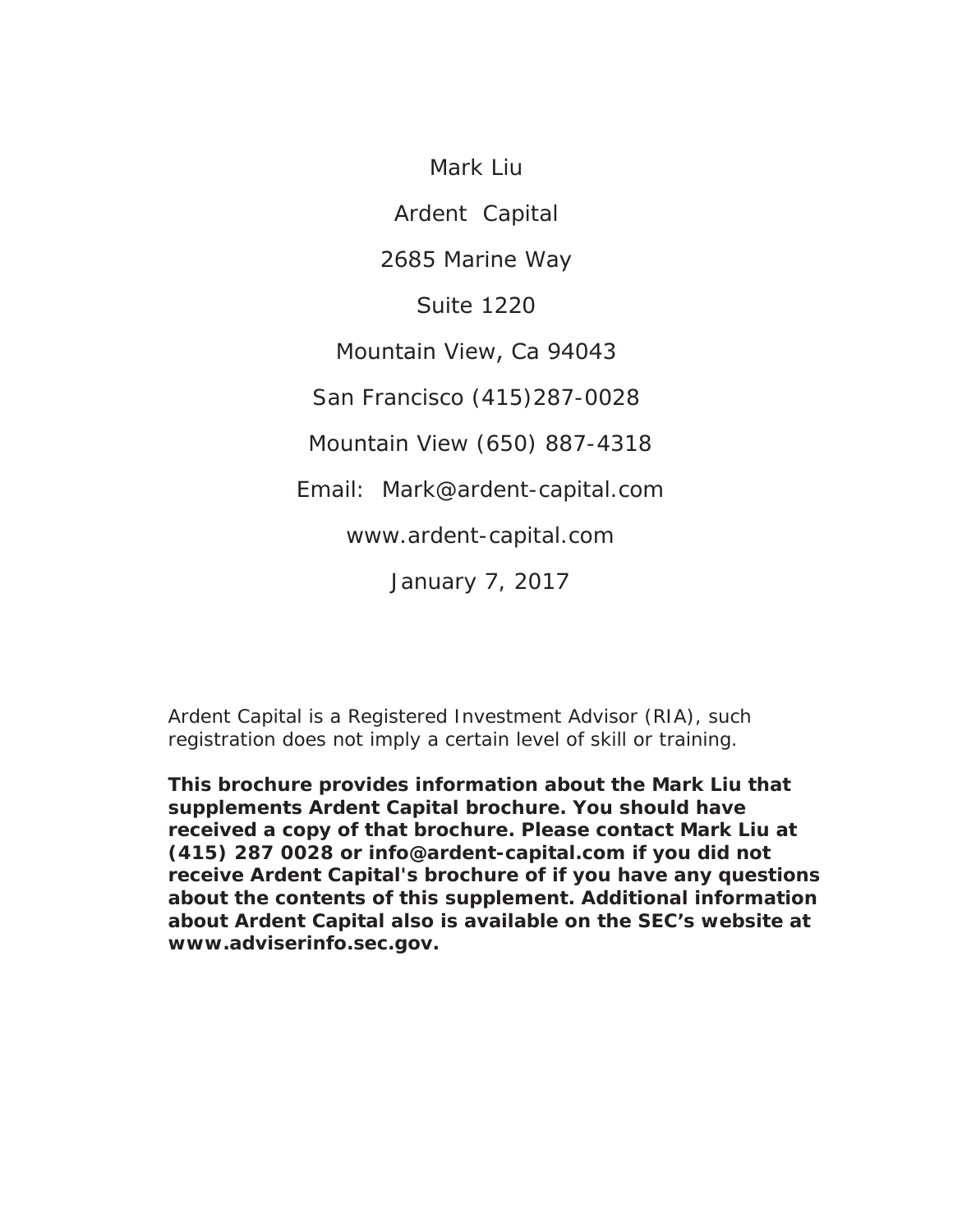# Table of Content

| 3. Performance-Based Fees and Side-By-Side Management4                  |
|-------------------------------------------------------------------------|
|                                                                         |
| 5. Method of Analysis, Investment Strategies and Risk of loss5          |
|                                                                         |
|                                                                         |
| 8. Code of Ethics, Participation or Interest in Client Transactions and |
|                                                                         |
|                                                                         |
|                                                                         |
|                                                                         |
|                                                                         |
|                                                                         |
|                                                                         |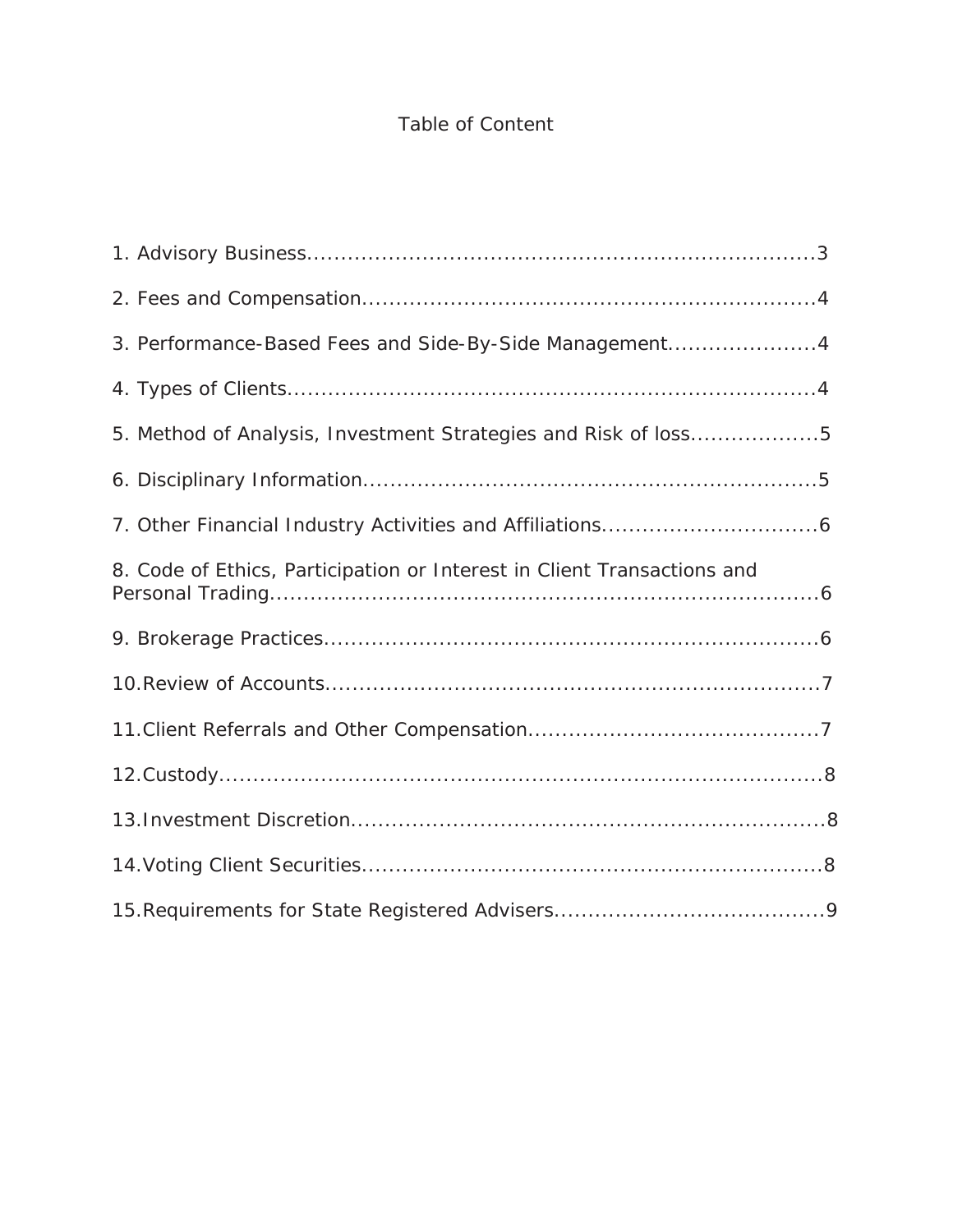## **Advisory Business**

Ardent Capital Inc, a Registered Investment Advisor in California, was founded by Mark Liu in 2005. Mark Liu is the president and the portfolio manager of the firm.

Ardent Capital provides investment advisory services to our clients. In another words, Ardent Capital will be managing the investments inside the client's brokerage or individual retirement accounts through a limited power of attorney provided by client's brokerage firm. Under the agreement, Ardent Capital will only have the authority to buy and sell investments and process billing within the accounts. Thus, Ardent Capital does not take custody of the client's assets.

Every client will have different needs, different goals, different objectives and different risk tolerance levels. Thus, target asset allocation percentage will be tailored to each individual client. However, the investments within each client's portfolio can be similar to one another. Moreover, a client may impose restriction on investing certain securities.

Ardent Capital utilizes various types of investments tools to manage clients' portfolios: individual stocks, mutual Funds, ETFs, and fixed income, which includes certificates of deposits, municipal bonds and corporate bonds. Some of the research reports we use to determine the selections of investments are listed below:

- Credit Suisse research report
- Schwab Equity Report
- Standard and Poor Capital
- Market Edge Research
- Ned Davis research
- Argus analyst report
- Barron's report
- Reuter Research
- Standard & Poor's and Moody's bond ratings

All of the clients investing through Ardent Capital provide us with discretion authority. As of December 30, 2016, the asset under management is approximately \$ 25,000,000. The amount is calculated based on the ending balance of all the accounts under management as of December 30, 2016. Ardent Capital does not provide other services other than portfolio management.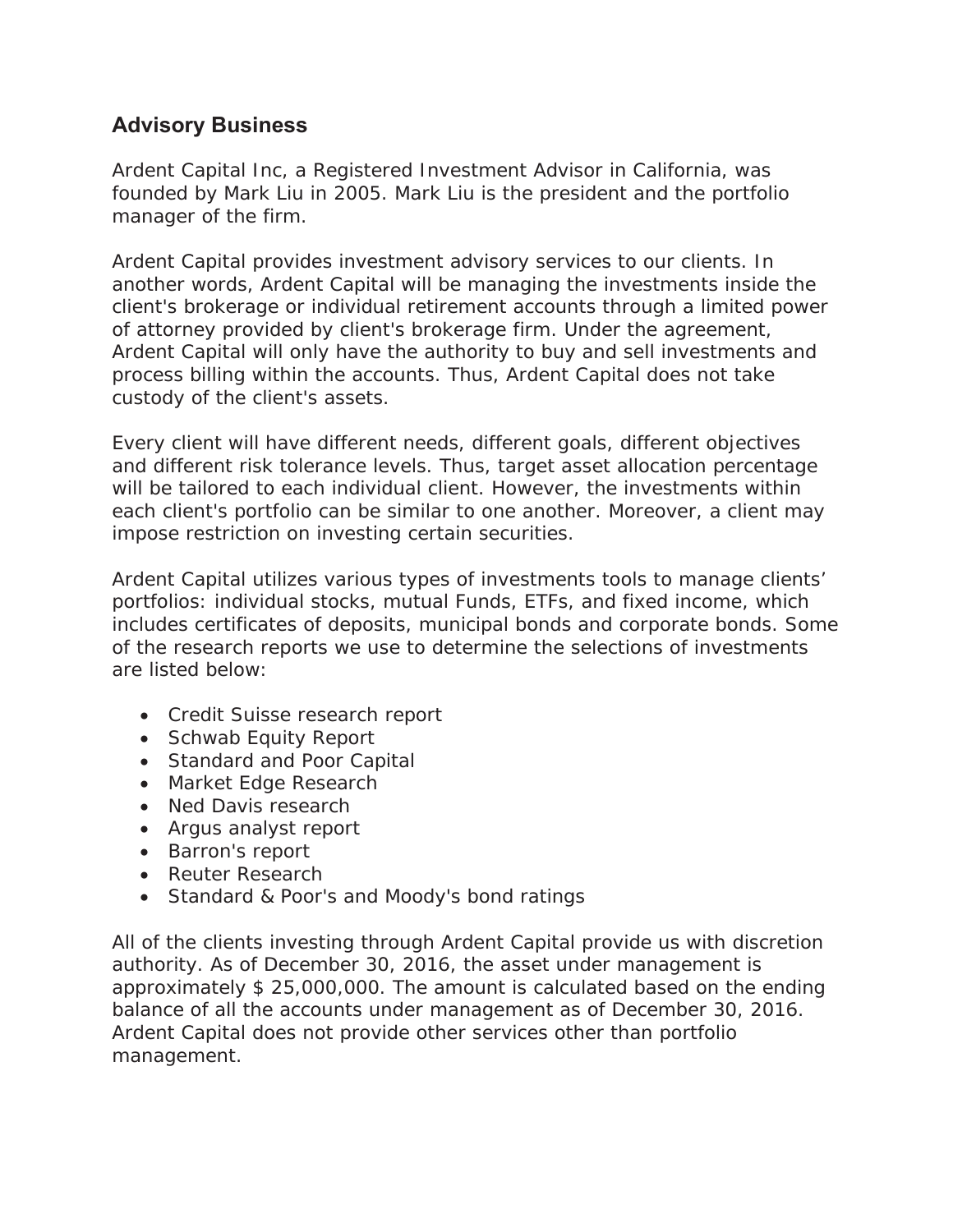#### **Fees and Compensation**

Ardent Capital is a fee based money management firm. The fees are calculated and billed forward based on the balance at the end of the month of the billing cycle. If a client decides to terminate the service, fees will be prorated and credit back to the client. Fees are negotiable, the standard pricing schedule is shown as below:

#### **Equity fee schedule**

| $<$ \$ 100,000 |                           | 1.5%  |
|----------------|---------------------------|-------|
| \$100,001      | $-$ \$1,000,000           | 1.25% |
|                | $$1,000,001 - $2,000,000$ | 1%    |
|                | $$2,000,001 - $3,000,000$ | .85%  |
|                | $$3,000,001 - $5,000,000$ | .75%  |
| $$5,000,001 +$ |                           | .60%  |

Clients will receive a billing invoice quarterly and fees will be deducted electronically from clients account.

The only income Ardent Capital receives is from managing client portfolios. Ardent Capital does not receive any compensation from any entity such as mutual fund companies or brokerage firms.

### **Performance-Based Fees and Side-By-Side Management**

Ardent Capital does not accept Performance-Based Fees.

# **Types of Clients**

Most of the Ardent Capital clients are affluent clients including individuals, Corporations, and Trusts. The minimum account balance to work with Ardent Capital is \$100,000.00 Nevertheless, we do accept clients below the minimum requirement depending on the situation and client needs.

#### **Method of Analysis, Investment Strategies and Risk of loss**

Ardent Capital's main strategy is asset allocation. A typical asset allocation of our portfolio consists of large caps, small caps, international, fixed income and cash and its equivalents. Ardent Capital utilizes mainly stocks, ETFs, bonds, certificates of deposit and mutual funds to manage a client's account.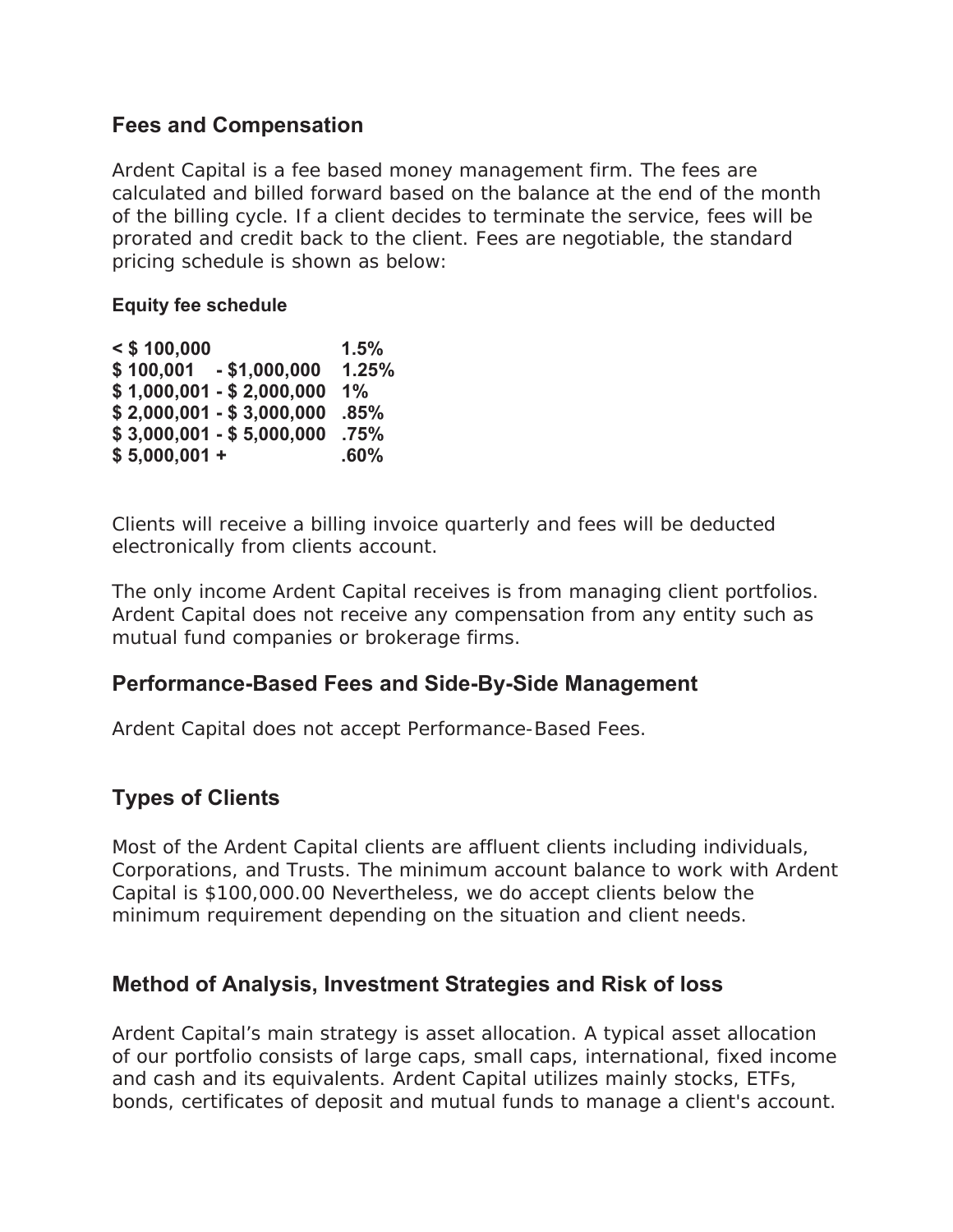Clients will meet to discuss goal and objectives and the desired risk tolerance level. In addition to Ardent Capital's outlook of the market and economy, we will determine a target allocation for the client's portfolio. Once the allocation has been determined, our main objective is to manage the investments inside the portfolio according to the allocation.

Even though the target allocation has been set, the portfolio allocation can still be different than the target allocation due to client's concerns and Ardent Capital's market outlook. Thus, the actual portfolio may overweight or underweight the target allocation.

Ardent Capital philosophy doesn't condone margin trading or day trading. Majority of our holdings are for long term purposes and short sale is not part of our investment strategies.

The investment selection process utilizes various third party research materials including, but not limited to, Credit Suisse research report, Schwab Equity Report, Standard and Poor Capital, Ned Davis research, Argus analyst report, Barron's research, Corporate rating services, Annual reports, prospectuses, Financial publications and Reuter Research, etc.

Clients should be aware of the risks associated with equity investment. Past performance is not necessarily a guide to the future. Market, interest rate and currency movements may cause the value of investments and the income from them to fall as well as rise. Clients may get back less than they invested when clients decide to sell their investments. Be aware that smaller markets and international market especially emerging market can be more volatile than developed stock markets and can carry more risk.

### **Disciplinary Information**

Ardent Capital and all of its employee has never been violated any civil or criminal events and has never been disciplined or penalized by regulatory authority.

### **Other Financial Industry Activities and Affiliations**

Ardent Capital is an independent entity. None of our employees and their immediate family is affiliate with any financial service providers. Ardent Capital does not have a relationship with any financial service providers that involves monetary or compensation arrangement. We are completely objective, and free of conflict of interests when managing our clients' portfolios.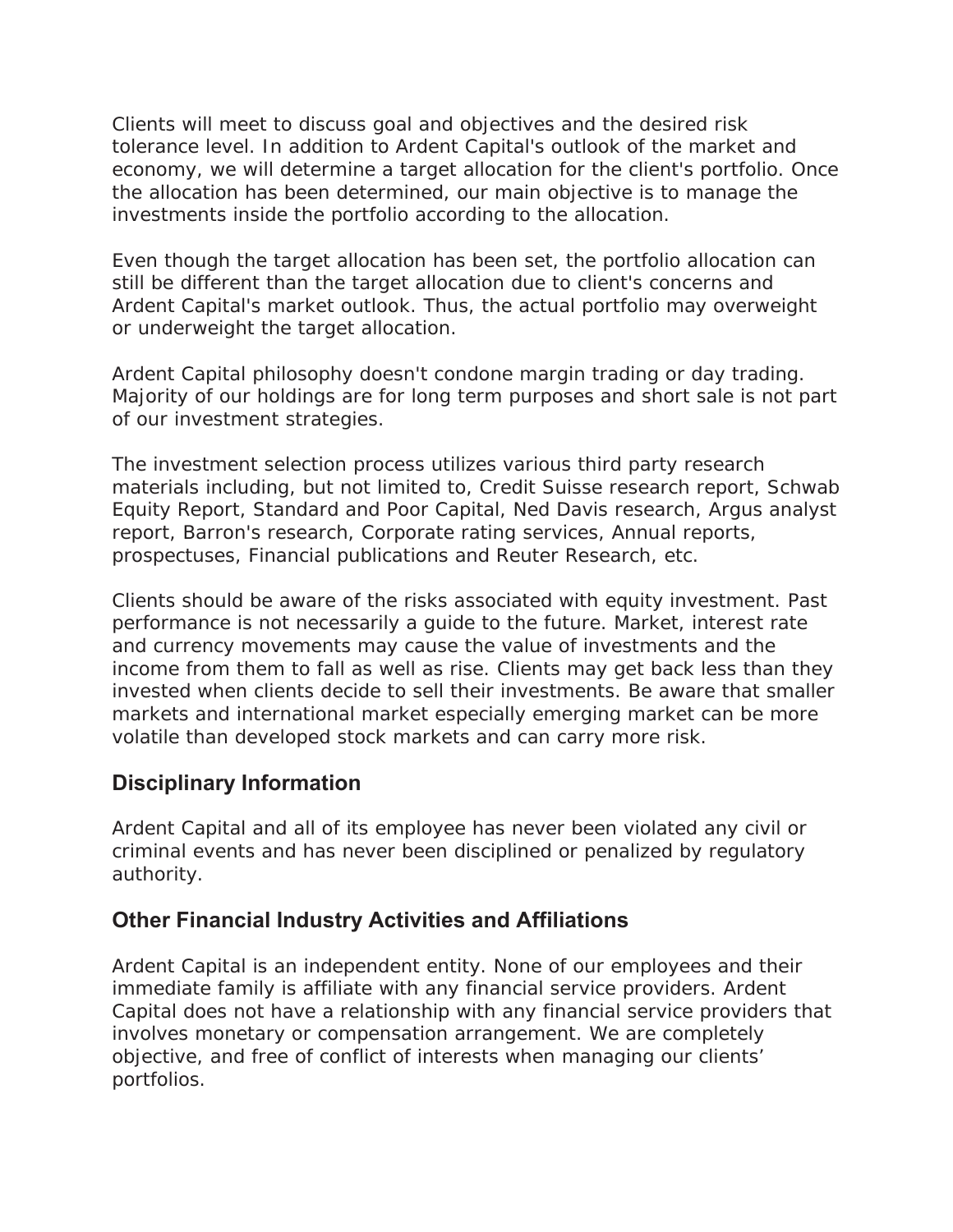# **Code of Ethics, Participation or Interest in Client Transactions and Personal Trading**

The portfolio manager may recommend buying or selling certain stocks which are also held by the manager. It's our practice to inform clients that the manager also hold that certain securities. If we decide to add a new investment position, we will first buy it for our clients before we buy for the manager's personal account and will sell client's holdings before selling the manager's holding of the same securities.

Front running and shadowing is not an acceptable practice and the manager's personal trading account will be closely monitored.

# **Brokerage Practices**

Majority of Ardent Capital's client accounts are consolidated at Charles Schwab & Co. We do suggest client to open their accounts at Charles Schwab based on the following reasons:

- Financially sound and one of the largest brokerage firm in US.
- Additional insurance by third party insurance company in excess of SIPC insurance
- One of the firms that charges lower commission fees in the industry
- Provide a wide span of services and products for customers
- Cost efficient mutual fund marketplace
- Provide free third party research to all clients
- Effective to manage multiple portfolios at one firm

One of the services Charles Schwab provides to Ardent Capital as well as all their customers are free third party research reports and Schwab's own equity research.

Ardent Capital does use these research reports to make investment decisions for our clients and in a way, can be considered as "Soft Dollar Benefits". Even though Ardent Capital does not actively trade clients' positions and many of the mutual funds are cost free transactions, every commissioned transaction can be seen as Ardent Capital using the client's commissioned transaction to obtain free research reports from Charles Schwab. Ardent Capital prefers Charles Schwab & Company as our preferred brokerage firm based on cost adjusted value for our clients and not because of their research reports. Ardent Capital does not have any business relationship with Charles Schwab & Co. that creates a material conflict of interests.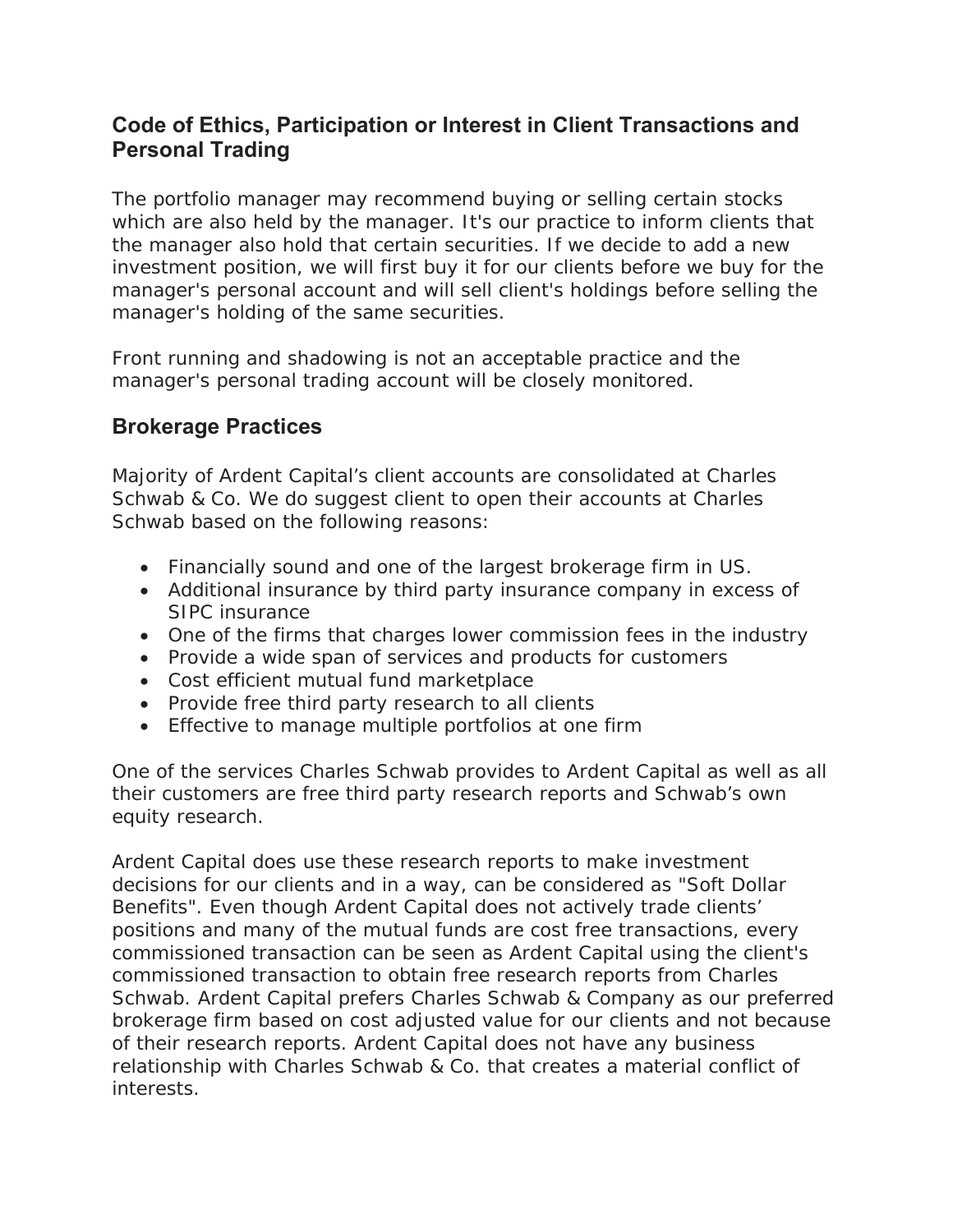However, by directing brokerage, clients may or may not be able to achieve most favorable execution of their transactions, and that this practice may cost or save clients money.

Nevertheless, Ardent Capital makes it clear to every client that they have the right to choose whichever company they want to keep their accounts.

### **Review of Accounts**

Ardent Capital conducts quarterly portfolio reviews with our clients. Client has the choice of receiving portfolio update report by email due to environmental friendliness or a printed report. In most cases, we have face to face meeting.

Nevertheless, if clients are too busy to meet, we can conduct review meetings by phone. Even though quarterly review is recommended, clients can choose to meet semi-annually or even annually. In many occasions, we do meet with clients more than quarterly depending on client's needs and their situations.

Ardent Capital update clients portfolio daily. In-depth review will be conducted as needed. However, when there are certain market factors that may present the need of increasing or reducing holdings, the portfolios will be immediately attended to in a random order.

# **Client Referrals and Other Compensation**

Ardent Capital is an independent entity where we manage all our accounts and conduct research on investments in house. We do not have any arrangement for non-Ardent Capital employee to manage any of our client portfolios nor compensate any entity or individual for client referrals.

Nevertheless, we do utilize ETFs as a diversification tool as part of client's allocation and invest in mutual funds which are managed by third party managers. Nonetheless, there is no compensation arrangement between Ardent Capital and ETFs or mutual fund managers.

# **Custody**

Ardent Capital does not take custody of clients' assets. Clients' assets will be placed in brokerage accounts of their choice (We do prefer clients to house their assets with Charles Schwab but not required. See Brokerage Practice P. 6) Clients will receive account statements from the broker-dealer, bank or other qualified custodian and that clients should carefully review those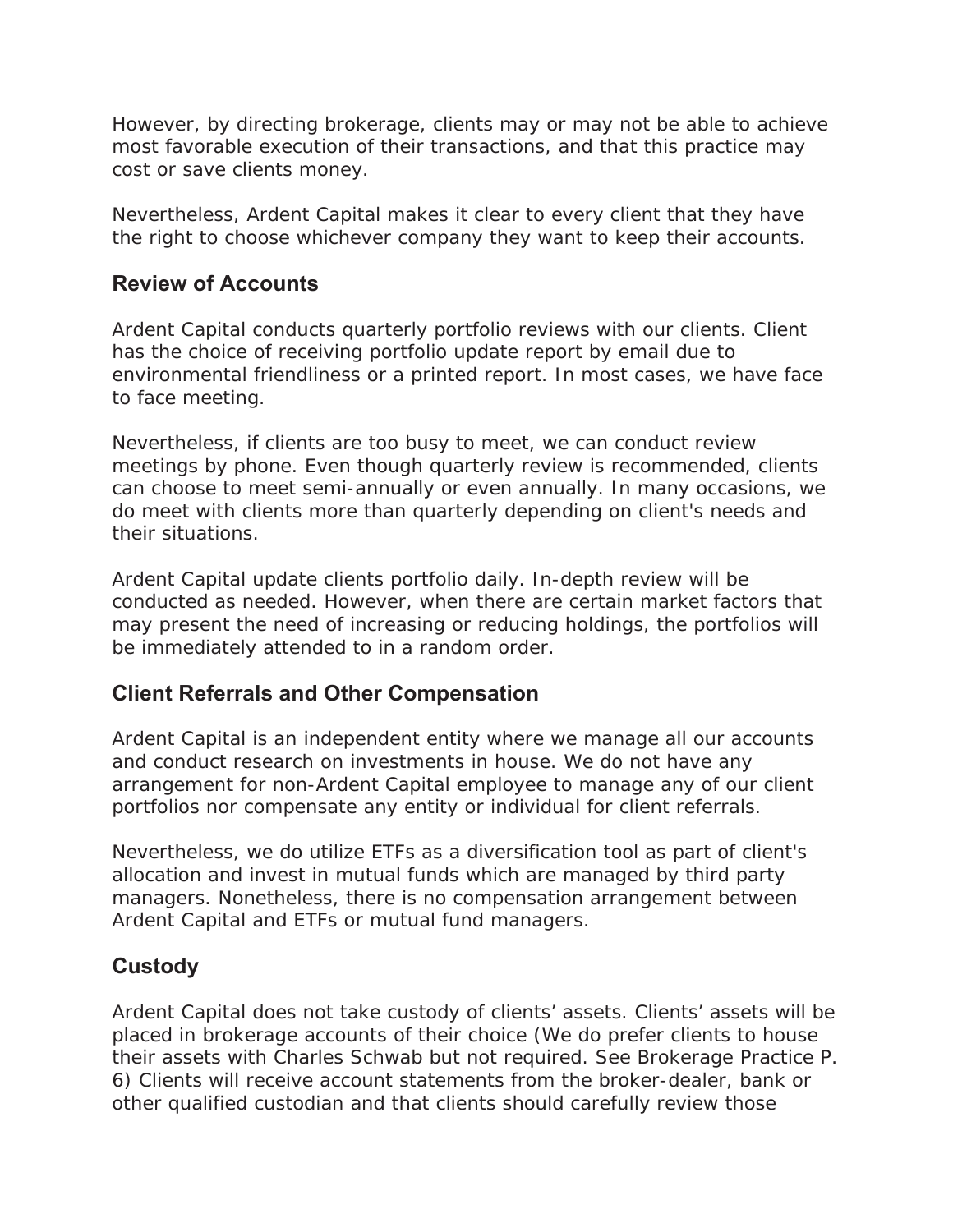statements. Ardent Capital will also provide a quarterly billing invoice which states that the client needs to compare the account statements they receive from the custodian and the report provided by Ardent Capital and verify the accuracy of the fees charged.

#### **Investment Discretion**

Ardent Capital is a discretionary money manager. We have full discretion in managing the investments on behalf of the client in his/her accounts. To a certain limited extend, we will work with the client to customize his/her portfolio.

The custodian (brokerage firm where client house their accounts) will provide the client a limited power of attorney form to sign which will authorize Ardent Capital authority to place trades in the account and withdraw fees from the account.

Ardent Capital does **not** have the authority to distribute or transfer assets in or out of client's accounts (Only exception is fee distributions).

# **Voting Client Securities**

Ardent Capital recommends client to votes on their securities and not to allow Ardent Capital to vote on their behalf. The limited power of attorney form provided by the custodian will have the choice for the client to choose to vote on their securities instead of the Financial Advisor (FA, in this case, Ardent Capital). As a result, the voting proxies will be sent to the clients directly unless instructed by the clients otherwise.

### **Requirements for State Registered Advisers**

Ardent Capital is a Registered Investment Advisor with State of California. Neither Ardent Capital nor its employees actively engage in any other activities other than providing investment advice and managing their clients' portfolios. Ardent Capital charges fees based on asset value and not return of investment performance and thus, has no incentive to take on more risk than required by the mutually agreed investment strategy when managing clients' portfolios.